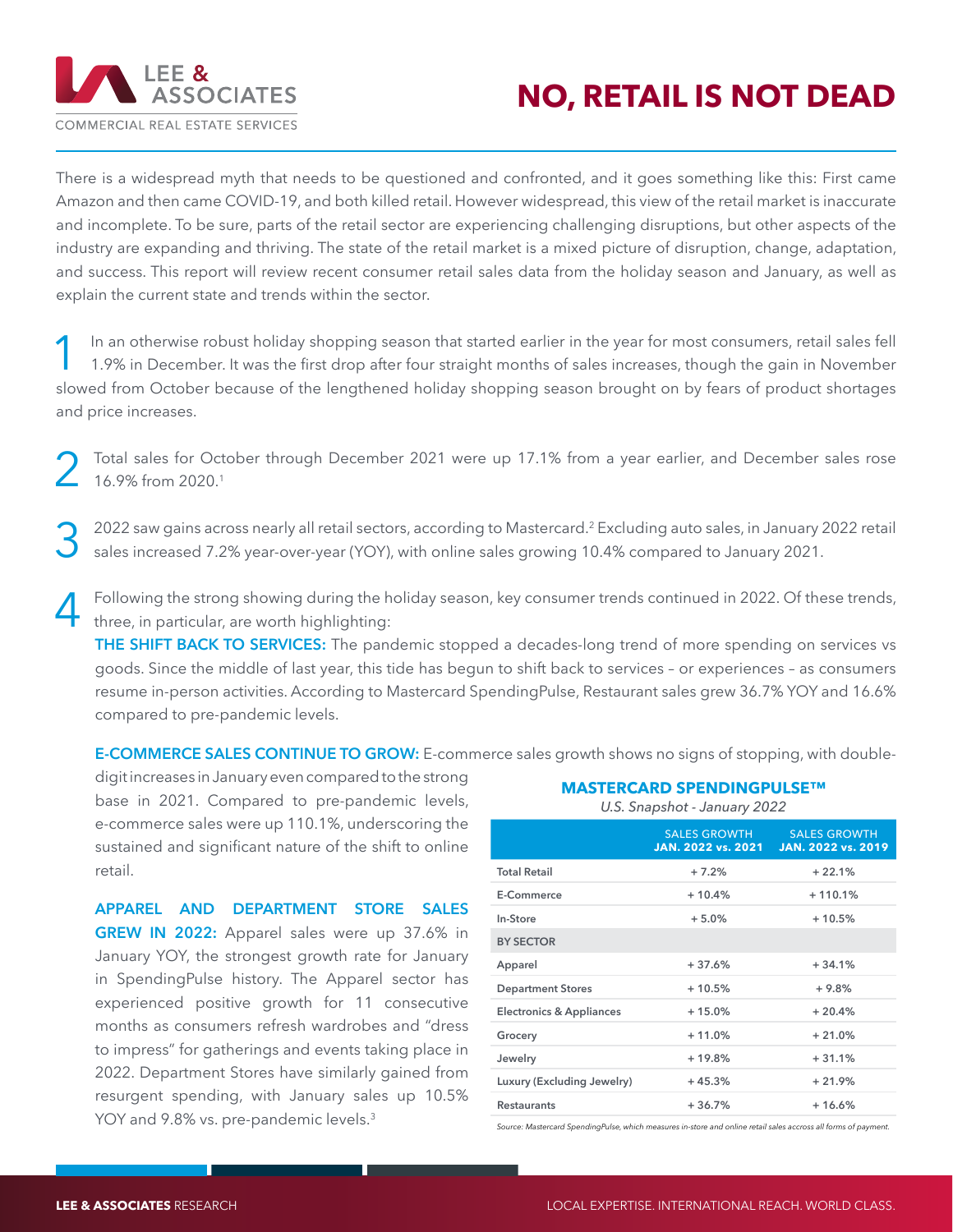

## **NO, RETAIL IS NOT DEAD**

The retail sector is recovering well in terms of commercial real estate trends. Last quarter, landlords filled 17 million square feet of additional real-estate space in open-air shopping centers, a 49% increase from 2019. 10-year high for net absorption.

Since 2010, sales per sq. ft. of U.S. retail space have been on the rise. From 2010 to 2020, retail sales grew 42%,<br>while retail supply grew just 4%. The pandemic forced a temporary pause in this trend, but activity in 202 that retailers are using space more efficiently than ever.

In terms of capital market trends, retail investment roared back in 2021. REITs increased acquisitions, which already<br>reached their second-largest annual total over the past 10 years through Q3 2021. Grocery-anchored cente attracted \$5 billion in investment activity in the U.S. in Q3 2021, the segment's second-most active quarter over the last decade.

It is widely known that grocery-anchored retail assets have been doing exceptionally well during the pandemic as<br>
they never closed during the crisis. They are still benefiting from a shift to at-home cooking that started 2020, when indoor dining was closed. However, what is surprising is the mall sector. This part of retail is often to thought to be in deep decline, but data from mall-owning REITs shows a mixed picture. Lower-classed properties are indeed experiencing growing vacancies. However, foot traffic data from Placer.ai suggests a strong resilience within regional and super-regional malls. Indoor malls exhibited a year-over-two-year visit gap of just negative 0.1% during the summer of 2021, and outdoor malls grew their total visits by 2.1%, suggesting a complete recovery in foot traffic.

Shopping centers, moreover, have also benefited from people moving to the suburbs, and the flexibility of remote work has made it easier for people to shop close to home and on weekdays. Despite the pandemic-prompted boom in online shopping, brick-and-mortar retail has remained surprisingly resilient, with e-commerce representing just one-fifth of core retail sales.

Retailers are also using their existing stores as distribution and fulfillment hubs, a strategy that is paying off as it becomes increasingly difficult to find industrial space for last-mile warehouses. Making it easier for customers to buy online and pick up or return items in-store has the added benefit of drawing more traffic to shopping centers. <sup>4</sup>

So, no, retail is not dead.